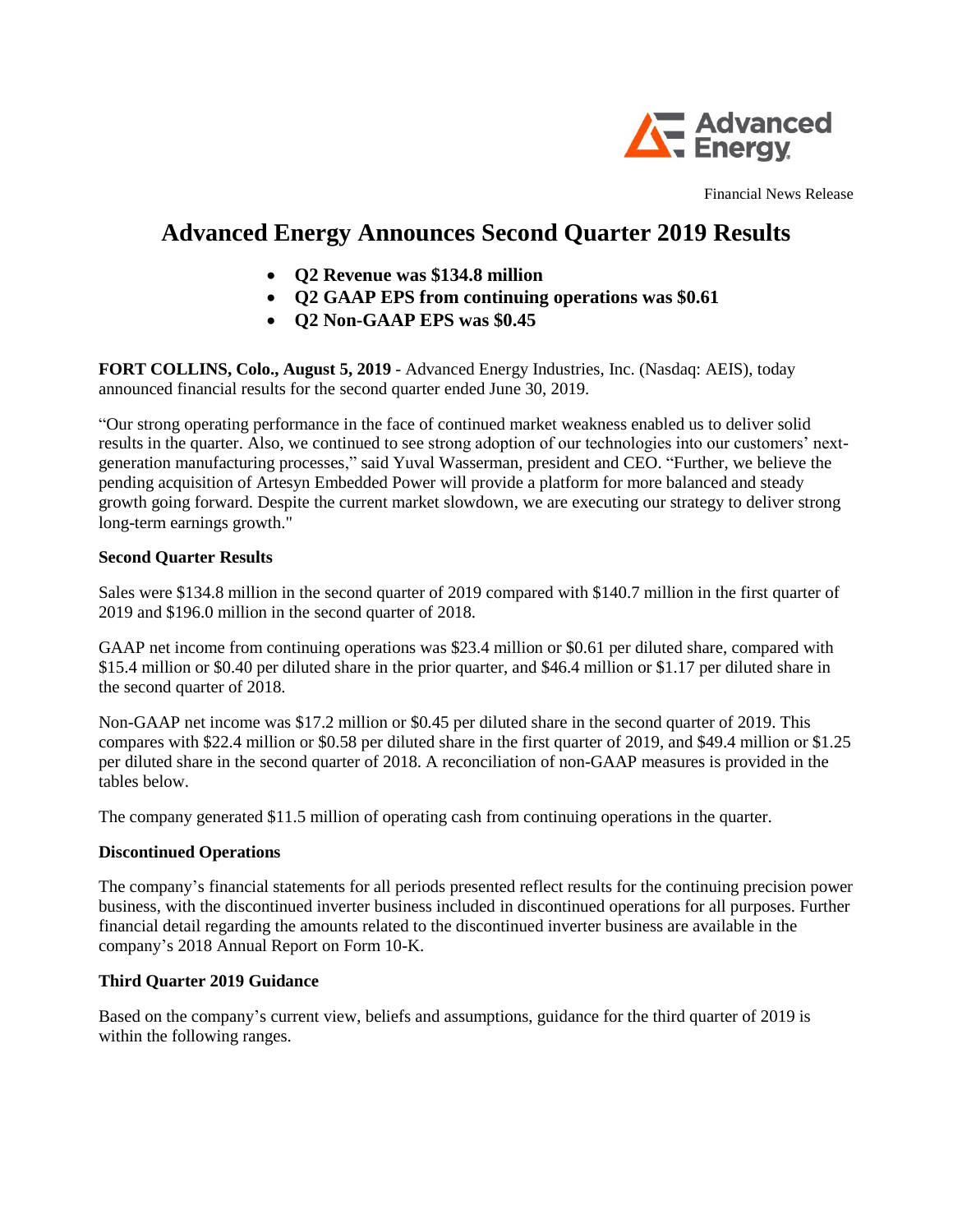|                                     | Q3 2019         |
|-------------------------------------|-----------------|
| Revenues                            | $$128M +/- $5M$ |
| GAAP EPS from continuing operations | $$0.18 - $0.28$ |
| Non-GAAP EPS                        | $$0.28 - $0.38$ |

### **Conference Call**

Management will host a conference call on Tuesday, August 6, 2019 at 6:30 a.m. Mountain Time/ 8:30 a.m. Eastern Time to discuss Advanced Energy's financial results. Domestic callers may access this conference call by dialing 855-232-8958. International callers may access the call by dialing +1 315-625-6980. Participants will need to provide the operator with Conference ID Number 9380226, which has been reserved for this call. A webcast will also be available on the company's Investor Relations web page at ir.advancedenergy.com**.**

### **About Advanced Energy**

Advanced Energy (Nasdaq: AEIS) is a global leader in the design and manufacturing of highly engineered, precision power conversion, measurement and control solutions for mission-critical applications and processes. AE's power solutions enable customer innovation in complex semiconductor and industrial manufacturing applications. With engineering know-how and responsive service and support around the globe, the company builds collaborative partnerships to meet technology advances, propel growth for its customers and innovate the future of power. Advanced Energy has devoted more than three decades to perfecting power for its global customers and is headquartered in Fort Collins, Colorado, USA. For more information, visit www.advancedenergy.com.

Advanced Energy | Precision. Power. Performance.

## **For more information, contact:**

Brian Smith Advanced Energy (970) 407-6555 brian.smith@aei.com

#### **Non-GAAP Measures**

This release includes GAAP and non-GAAP income and per-share earnings data and other GAAP and non-GAAP financial information. Advanced Energy's non-GAAP measures exclude the impact of non-cash related charges such as stock-based compensation and amortization of intangible assets, as well as discontinued operations, and non-recurring items such as acquisition-related costs and restructuring expenses. The non-GAAP measures included in this release are not in accordance with, or an alternative for, similar measures calculated under generally accepted accounting principles and may be different from non-GAAP measures used by other companies. In addition, these non-GAAP measures are not based on any comprehensive set of accounting rules or principles. Advanced Energy believes that these non-GAAP measures provide useful information to management and investors to evaluate business performance without the impacts of certain non-cash charges and other cash charges which are not part of the company's usual operations. The company uses these non-GAAP measures to assess performance against business objectives, make business decisions, develop budgets, forecast future periods, assess trends and evaluate financial impacts of various scenarios. In addition, management's incentive plans include these non-GAAP measures as criteria for achievements. Additionally, the company believes that these non-GAAP measures, in combination with its financial results calculated in accordance with GAAP, provide investors with additional perspective. While some of the excluded items may be incurred and reflected in the company's GAAP financial results in the foreseeable future, the company believes that the items excluded from certain non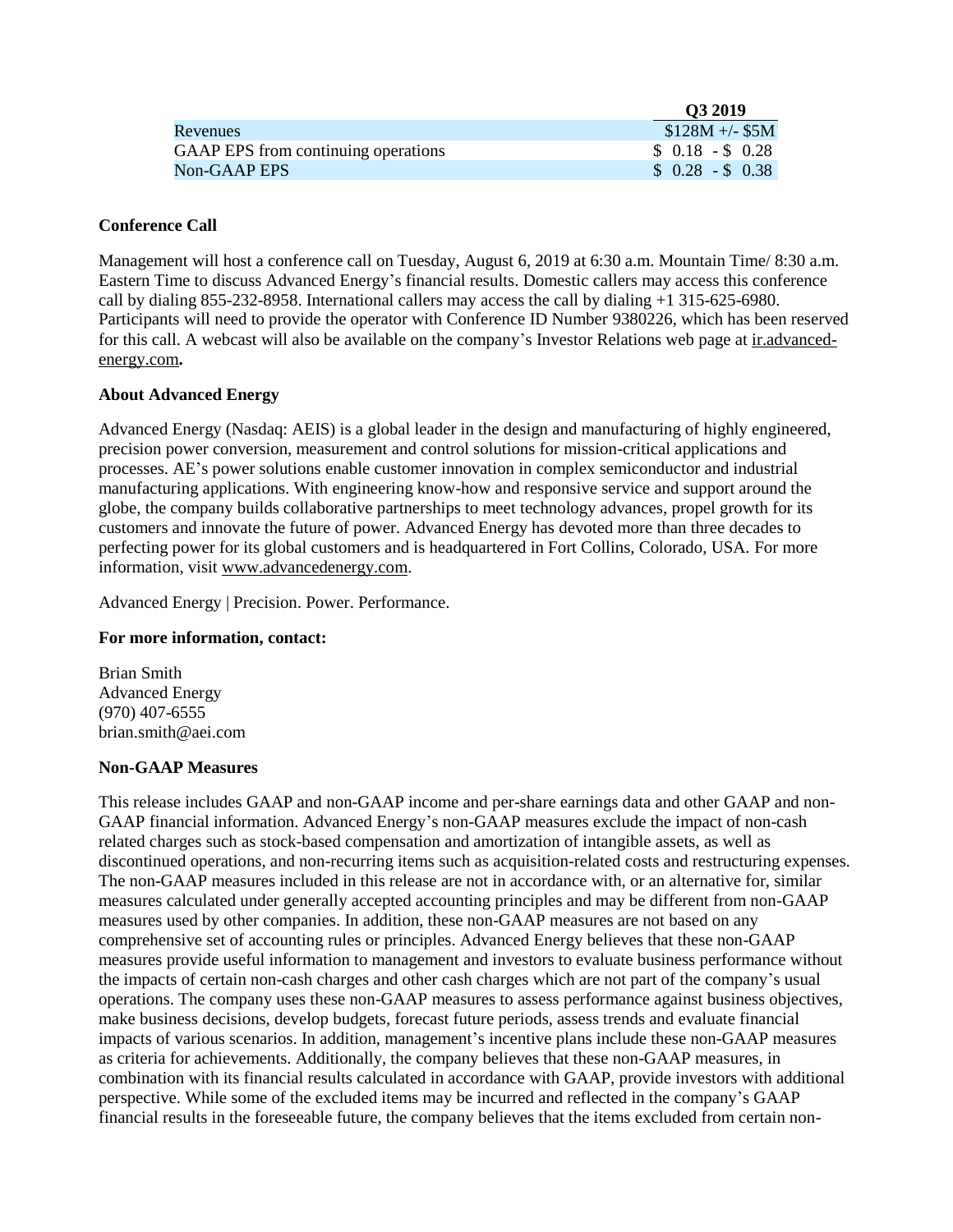GAAP measures do not accurately reflect the underlying performance of its continuing operations for the period in which they are incurred. The use of non-GAAP measures has limitations in that such measures do not reflect all of the amounts associated with the company's results of operations as determined in accordance with GAAP, and these measures should only be used to evaluate the company's results of operations in conjunction with the corresponding GAAP measures. Please refer to the Form 8-K regarding this release furnished today to the Securities and Exchange Commission.

## **Forward-Looking Statements**

The company's guidance with respect to anticipated financial results for the third quarter ending September 30, 2019, potential future growth and profitability, our future business mix, expectations regarding future market trends and the company's future performance within specific markets, the anticipated closing of the acquisition of Artesyn Embedded Power and other statements herein or made on the above-announced conference call that are not historical information are forward-looking statements within the meaning of Section 27A of the Securities Act of 1933 and Section 21E of the Securities Exchange Act of 1934. Forwardlooking statements are subject to known and unknown risks and uncertainties that could cause actual results to differ materially from those expressed or implied by such statements. Such risks and uncertainties include, but are not limited to: (a) the effects of global macroeconomic conditions upon demand for our products and services; (b) the volatility and cyclicality of the industries the company serves, particularly the semiconductor industry; (c) delays in capital spending by end-users in our served markets; (d) the risks and uncertainties related to the pending acquisition of Artesyn Embedded Power all as more fully outlined in our Form 8-K filed on May 15, 2019; (e) the accuracy of the company's estimates related to fulfilling solar inverter product warranty and post-warranty obligations; (f) the company's ability to realize its plan to avoid additional costs after the solar inverter wind-down; (g) the accuracy of the company's assumptions on which its financial statement projections are based; (h) the impact of product price changes, which may result from a variety of factors; (i) the timing of orders received from customers; (j) the company's ability to realize benefits from cost improvement efforts including avoided costs, restructuring plans and inorganic growth; (k) the company's ability to obtain in a timely manner the materials necessary to manufacture its products; (l) unanticipated changes to management's estimates, reserves or allowances; (m) changes and adjustments to the tax expense and benefits related to the U.S. tax reform that was enacted in late 2017; and (n) the effects of U.S. government trade and export restrictions, Chinese retaliatory trade actions, and other governmental action related to tariffs upon the demand for our, and our customers', products and services and the U.S. economy. These and other risks are described in Advanced Energy's Form 10-K, Forms 10-Q and other reports and statements filed with the Securities and Exchange Commission (the "SEC"). These reports and statements are available on the SEC's website at www.sec.gov. Copies may also be obtained from Advanced Energy's investor relations page at ir.advanced-energy.com or by contacting Advanced Energy's investor relations at 970-407-6555. Forward-looking statements are made and based on information available to the company on the date of this press release. Aspirational goals and targets discussed on the conference call or in the presentation materials should not be interpreted in any respect as guidance. The company assumes no obligation to update the information in this press release.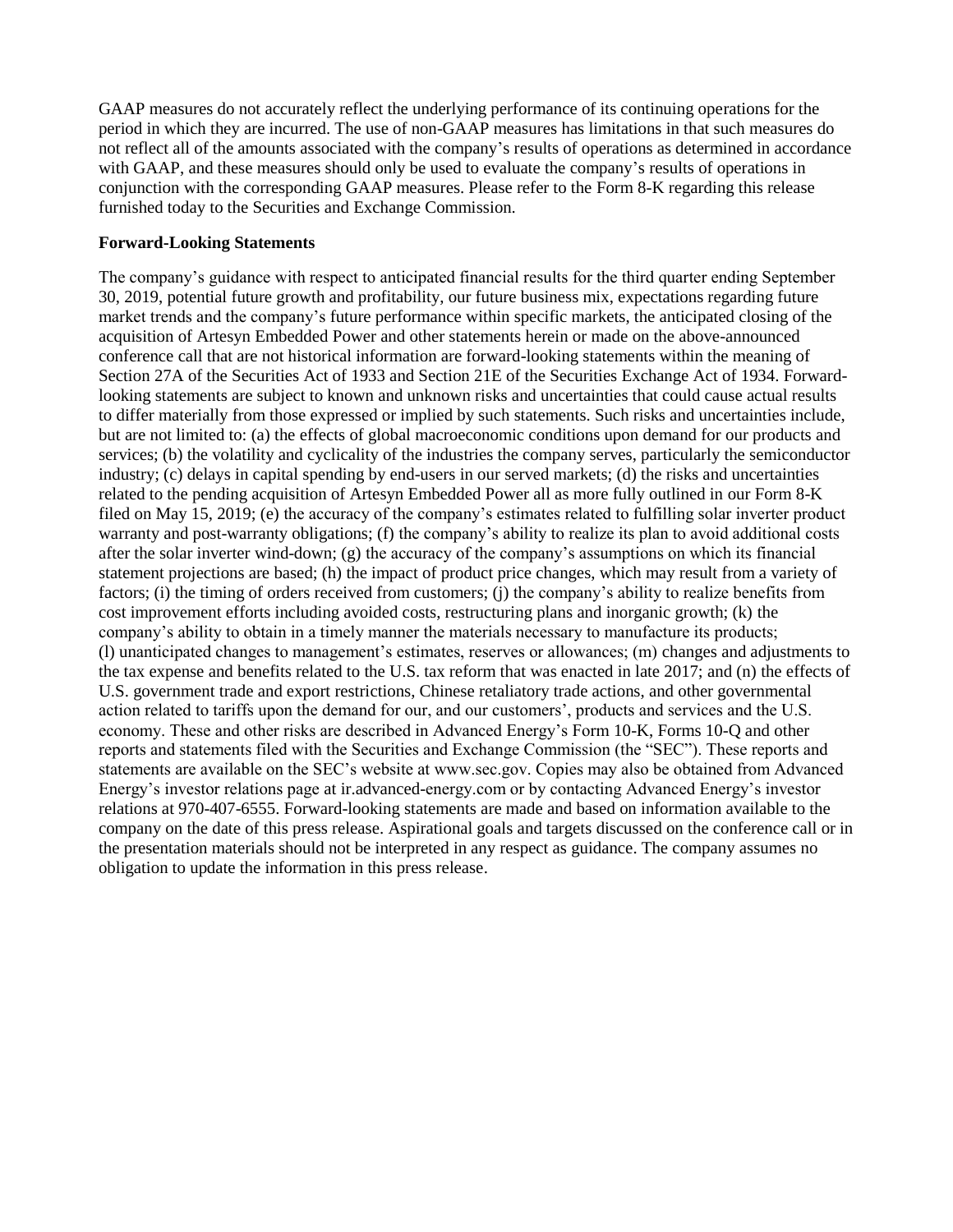## **ADVANCED ENERGY INDUSTRIES, INC. CONDENSED CONSOLIDATED STATEMENTS OF OPERATIONS (UNAUDITED)**

**(in thousands, except per share data)**

| <b>June 30,</b><br>March 31,<br><b>June 30,</b><br>2019<br>2019<br>2018<br>2019<br>2018<br>\$106,193<br>\$169,235<br>\$112,112<br>\$218,305<br>\$340,444<br>Product<br>28,617<br>26,797<br>28,631<br>57,248<br>51,205<br>Service<br>196,032<br>275,553<br>134,810<br>140,743<br>391,649<br>Total sales<br>Cost of sales:<br>Product<br>56,113<br>80,953<br>60,801<br>116,914<br>160,759<br>14,571<br>13,844<br>14,202<br>28,773<br>Service<br>26,010<br>Total cost of sales<br>94,797<br>75,003<br>70,684<br>145,687<br>186,769<br>101,235<br>64,126<br>65,740<br>129,866<br>204,880<br>Gross profit<br>47.6 %<br>51.6 %<br>46.7 %<br>47.1 %<br>52.3 %<br>Operating expenses:<br>Research and development<br>21,840<br>19,195<br>21,289<br>43,129<br>36,832<br>Selling, general and administrative<br>27,612<br>24,758<br>29,014<br>56,626<br>53,406<br>Amortization of intangible assets<br>3,847<br>1,874<br>1,264<br>1,973<br>2,521<br>Restructuring expense<br>1,795<br>1,673<br>3,468<br>45,217<br>Total operating expenses<br>53,121<br>53,949<br>107,070<br>92,759<br>11,005<br>22,796<br>112,121<br>Operating income<br>56,018<br>11,791<br>Other income (expense), net<br>15,545<br>16,288<br>(485)<br>743<br>(459)<br>Income from continuing operations before income<br>26,550<br>55,533<br>12,534<br>39,084<br>111,662<br>taxes<br>Provision (benefit) for income taxes<br>3,177<br>9,133<br>(2, 853)<br>324<br>18,892<br>Income from continuing operations, net of income<br>23,373<br>46,400<br>15,387<br>38,760<br>92,770<br>taxes<br>Income (loss) from discontinued operations, net of<br>8,324<br>$\sqrt{5}$<br>(9)<br>8,315<br>income taxes<br>145<br>15,378<br>46,405<br>31,697<br>47,075<br>92,915<br><b>Net income</b><br>Income from continuing operations attributable to<br>$\,8\,$<br>19<br>non-controlling interest<br>11<br>44<br>75<br><b>Net income attributable to Advanced Energy</b><br>Industries, Inc.<br>31,686<br>\$46,361<br>$\frac{1}{2}$<br>15,370<br>\$47,056<br>92,840<br>$\mathbb{S}$<br>$\mathbb{S}$<br>Basic weighted-average common shares<br>38,198<br>outstanding<br>38,274<br>39,349<br>38,236<br>39,484<br>Diluted weighted-average common shares<br>outstanding<br>38,462<br>39,603<br>38,426<br>38,443<br>39,807<br>Earnings per share attributable to Advanced<br><b>Energy Industries, Inc:</b><br>Continuing operations:<br>Basic earnings per share<br>$\$$<br>0.61<br>$\boldsymbol{\mathsf{S}}$<br>1.18<br>0.40<br>$\sqrt{\ }$<br>1.01<br>2.35<br>\$<br>\$<br>\$<br>\$<br>$\mathbb{S}$<br>$\mathbb{S}$<br>Diluted earnings per share<br>\$<br>0.40<br>0.61<br>1.17<br>1.01<br>2.33<br>Discontinued operations:<br>Basic earnings per share<br>$\$$<br>$\frac{1}{2}$<br>$\boldsymbol{\mathsf{S}}$<br>0.22<br>\$<br>0.22<br>$\mathcal{S}$<br>Diluted earnings per share<br>\$<br>$\mathbb{S}$<br>\$<br>\$<br>$\$$<br>0.22<br>0.22<br>Net income:<br><b>Basic earnings per share</b><br>0.83<br>\$<br>1.18<br>\$<br>0.40<br>1.23<br>2.35<br>\$<br>\$<br>\$<br>\$<br>\$<br>Diluted earnings per share<br>\$<br>\$<br>0.40<br>\$<br>1.22<br>0.82<br>1.17<br>2.33 |        | <b>Three Months Ended</b> |  |  |  |  |  | <b>Six Months Ended</b> |  |  |  |
|----------------------------------------------------------------------------------------------------------------------------------------------------------------------------------------------------------------------------------------------------------------------------------------------------------------------------------------------------------------------------------------------------------------------------------------------------------------------------------------------------------------------------------------------------------------------------------------------------------------------------------------------------------------------------------------------------------------------------------------------------------------------------------------------------------------------------------------------------------------------------------------------------------------------------------------------------------------------------------------------------------------------------------------------------------------------------------------------------------------------------------------------------------------------------------------------------------------------------------------------------------------------------------------------------------------------------------------------------------------------------------------------------------------------------------------------------------------------------------------------------------------------------------------------------------------------------------------------------------------------------------------------------------------------------------------------------------------------------------------------------------------------------------------------------------------------------------------------------------------------------------------------------------------------------------------------------------------------------------------------------------------------------------------------------------------------------------------------------------------------------------------------------------------------------------------------------------------------------------------------------------------------------------------------------------------------------------------------------------------------------------------------------------------------------------------------------------------------------------------------------------------------------------------------------------------------------------------------------------------------------------------------------------------------------------------------------------------------------------------------------------------------------------------------------------------------------------------------------------------------------------------------------------------------------------------------------------------------------------------------------------------------------------------------------------------------------------------------------------------------|--------|---------------------------|--|--|--|--|--|-------------------------|--|--|--|
|                                                                                                                                                                                                                                                                                                                                                                                                                                                                                                                                                                                                                                                                                                                                                                                                                                                                                                                                                                                                                                                                                                                                                                                                                                                                                                                                                                                                                                                                                                                                                                                                                                                                                                                                                                                                                                                                                                                                                                                                                                                                                                                                                                                                                                                                                                                                                                                                                                                                                                                                                                                                                                                                                                                                                                                                                                                                                                                                                                                                                                                                                                                      |        |                           |  |  |  |  |  |                         |  |  |  |
|                                                                                                                                                                                                                                                                                                                                                                                                                                                                                                                                                                                                                                                                                                                                                                                                                                                                                                                                                                                                                                                                                                                                                                                                                                                                                                                                                                                                                                                                                                                                                                                                                                                                                                                                                                                                                                                                                                                                                                                                                                                                                                                                                                                                                                                                                                                                                                                                                                                                                                                                                                                                                                                                                                                                                                                                                                                                                                                                                                                                                                                                                                                      |        |                           |  |  |  |  |  |                         |  |  |  |
|                                                                                                                                                                                                                                                                                                                                                                                                                                                                                                                                                                                                                                                                                                                                                                                                                                                                                                                                                                                                                                                                                                                                                                                                                                                                                                                                                                                                                                                                                                                                                                                                                                                                                                                                                                                                                                                                                                                                                                                                                                                                                                                                                                                                                                                                                                                                                                                                                                                                                                                                                                                                                                                                                                                                                                                                                                                                                                                                                                                                                                                                                                                      | Sales: |                           |  |  |  |  |  |                         |  |  |  |
|                                                                                                                                                                                                                                                                                                                                                                                                                                                                                                                                                                                                                                                                                                                                                                                                                                                                                                                                                                                                                                                                                                                                                                                                                                                                                                                                                                                                                                                                                                                                                                                                                                                                                                                                                                                                                                                                                                                                                                                                                                                                                                                                                                                                                                                                                                                                                                                                                                                                                                                                                                                                                                                                                                                                                                                                                                                                                                                                                                                                                                                                                                                      |        |                           |  |  |  |  |  |                         |  |  |  |
|                                                                                                                                                                                                                                                                                                                                                                                                                                                                                                                                                                                                                                                                                                                                                                                                                                                                                                                                                                                                                                                                                                                                                                                                                                                                                                                                                                                                                                                                                                                                                                                                                                                                                                                                                                                                                                                                                                                                                                                                                                                                                                                                                                                                                                                                                                                                                                                                                                                                                                                                                                                                                                                                                                                                                                                                                                                                                                                                                                                                                                                                                                                      |        |                           |  |  |  |  |  |                         |  |  |  |
|                                                                                                                                                                                                                                                                                                                                                                                                                                                                                                                                                                                                                                                                                                                                                                                                                                                                                                                                                                                                                                                                                                                                                                                                                                                                                                                                                                                                                                                                                                                                                                                                                                                                                                                                                                                                                                                                                                                                                                                                                                                                                                                                                                                                                                                                                                                                                                                                                                                                                                                                                                                                                                                                                                                                                                                                                                                                                                                                                                                                                                                                                                                      |        |                           |  |  |  |  |  |                         |  |  |  |
|                                                                                                                                                                                                                                                                                                                                                                                                                                                                                                                                                                                                                                                                                                                                                                                                                                                                                                                                                                                                                                                                                                                                                                                                                                                                                                                                                                                                                                                                                                                                                                                                                                                                                                                                                                                                                                                                                                                                                                                                                                                                                                                                                                                                                                                                                                                                                                                                                                                                                                                                                                                                                                                                                                                                                                                                                                                                                                                                                                                                                                                                                                                      |        |                           |  |  |  |  |  |                         |  |  |  |
|                                                                                                                                                                                                                                                                                                                                                                                                                                                                                                                                                                                                                                                                                                                                                                                                                                                                                                                                                                                                                                                                                                                                                                                                                                                                                                                                                                                                                                                                                                                                                                                                                                                                                                                                                                                                                                                                                                                                                                                                                                                                                                                                                                                                                                                                                                                                                                                                                                                                                                                                                                                                                                                                                                                                                                                                                                                                                                                                                                                                                                                                                                                      |        |                           |  |  |  |  |  |                         |  |  |  |
|                                                                                                                                                                                                                                                                                                                                                                                                                                                                                                                                                                                                                                                                                                                                                                                                                                                                                                                                                                                                                                                                                                                                                                                                                                                                                                                                                                                                                                                                                                                                                                                                                                                                                                                                                                                                                                                                                                                                                                                                                                                                                                                                                                                                                                                                                                                                                                                                                                                                                                                                                                                                                                                                                                                                                                                                                                                                                                                                                                                                                                                                                                                      |        |                           |  |  |  |  |  |                         |  |  |  |
|                                                                                                                                                                                                                                                                                                                                                                                                                                                                                                                                                                                                                                                                                                                                                                                                                                                                                                                                                                                                                                                                                                                                                                                                                                                                                                                                                                                                                                                                                                                                                                                                                                                                                                                                                                                                                                                                                                                                                                                                                                                                                                                                                                                                                                                                                                                                                                                                                                                                                                                                                                                                                                                                                                                                                                                                                                                                                                                                                                                                                                                                                                                      |        |                           |  |  |  |  |  |                         |  |  |  |
|                                                                                                                                                                                                                                                                                                                                                                                                                                                                                                                                                                                                                                                                                                                                                                                                                                                                                                                                                                                                                                                                                                                                                                                                                                                                                                                                                                                                                                                                                                                                                                                                                                                                                                                                                                                                                                                                                                                                                                                                                                                                                                                                                                                                                                                                                                                                                                                                                                                                                                                                                                                                                                                                                                                                                                                                                                                                                                                                                                                                                                                                                                                      |        |                           |  |  |  |  |  |                         |  |  |  |
|                                                                                                                                                                                                                                                                                                                                                                                                                                                                                                                                                                                                                                                                                                                                                                                                                                                                                                                                                                                                                                                                                                                                                                                                                                                                                                                                                                                                                                                                                                                                                                                                                                                                                                                                                                                                                                                                                                                                                                                                                                                                                                                                                                                                                                                                                                                                                                                                                                                                                                                                                                                                                                                                                                                                                                                                                                                                                                                                                                                                                                                                                                                      |        |                           |  |  |  |  |  |                         |  |  |  |
|                                                                                                                                                                                                                                                                                                                                                                                                                                                                                                                                                                                                                                                                                                                                                                                                                                                                                                                                                                                                                                                                                                                                                                                                                                                                                                                                                                                                                                                                                                                                                                                                                                                                                                                                                                                                                                                                                                                                                                                                                                                                                                                                                                                                                                                                                                                                                                                                                                                                                                                                                                                                                                                                                                                                                                                                                                                                                                                                                                                                                                                                                                                      |        |                           |  |  |  |  |  |                         |  |  |  |
|                                                                                                                                                                                                                                                                                                                                                                                                                                                                                                                                                                                                                                                                                                                                                                                                                                                                                                                                                                                                                                                                                                                                                                                                                                                                                                                                                                                                                                                                                                                                                                                                                                                                                                                                                                                                                                                                                                                                                                                                                                                                                                                                                                                                                                                                                                                                                                                                                                                                                                                                                                                                                                                                                                                                                                                                                                                                                                                                                                                                                                                                                                                      |        |                           |  |  |  |  |  |                         |  |  |  |
|                                                                                                                                                                                                                                                                                                                                                                                                                                                                                                                                                                                                                                                                                                                                                                                                                                                                                                                                                                                                                                                                                                                                                                                                                                                                                                                                                                                                                                                                                                                                                                                                                                                                                                                                                                                                                                                                                                                                                                                                                                                                                                                                                                                                                                                                                                                                                                                                                                                                                                                                                                                                                                                                                                                                                                                                                                                                                                                                                                                                                                                                                                                      |        |                           |  |  |  |  |  |                         |  |  |  |
|                                                                                                                                                                                                                                                                                                                                                                                                                                                                                                                                                                                                                                                                                                                                                                                                                                                                                                                                                                                                                                                                                                                                                                                                                                                                                                                                                                                                                                                                                                                                                                                                                                                                                                                                                                                                                                                                                                                                                                                                                                                                                                                                                                                                                                                                                                                                                                                                                                                                                                                                                                                                                                                                                                                                                                                                                                                                                                                                                                                                                                                                                                                      |        |                           |  |  |  |  |  |                         |  |  |  |
|                                                                                                                                                                                                                                                                                                                                                                                                                                                                                                                                                                                                                                                                                                                                                                                                                                                                                                                                                                                                                                                                                                                                                                                                                                                                                                                                                                                                                                                                                                                                                                                                                                                                                                                                                                                                                                                                                                                                                                                                                                                                                                                                                                                                                                                                                                                                                                                                                                                                                                                                                                                                                                                                                                                                                                                                                                                                                                                                                                                                                                                                                                                      |        |                           |  |  |  |  |  |                         |  |  |  |
|                                                                                                                                                                                                                                                                                                                                                                                                                                                                                                                                                                                                                                                                                                                                                                                                                                                                                                                                                                                                                                                                                                                                                                                                                                                                                                                                                                                                                                                                                                                                                                                                                                                                                                                                                                                                                                                                                                                                                                                                                                                                                                                                                                                                                                                                                                                                                                                                                                                                                                                                                                                                                                                                                                                                                                                                                                                                                                                                                                                                                                                                                                                      |        |                           |  |  |  |  |  |                         |  |  |  |
|                                                                                                                                                                                                                                                                                                                                                                                                                                                                                                                                                                                                                                                                                                                                                                                                                                                                                                                                                                                                                                                                                                                                                                                                                                                                                                                                                                                                                                                                                                                                                                                                                                                                                                                                                                                                                                                                                                                                                                                                                                                                                                                                                                                                                                                                                                                                                                                                                                                                                                                                                                                                                                                                                                                                                                                                                                                                                                                                                                                                                                                                                                                      |        |                           |  |  |  |  |  |                         |  |  |  |
|                                                                                                                                                                                                                                                                                                                                                                                                                                                                                                                                                                                                                                                                                                                                                                                                                                                                                                                                                                                                                                                                                                                                                                                                                                                                                                                                                                                                                                                                                                                                                                                                                                                                                                                                                                                                                                                                                                                                                                                                                                                                                                                                                                                                                                                                                                                                                                                                                                                                                                                                                                                                                                                                                                                                                                                                                                                                                                                                                                                                                                                                                                                      |        |                           |  |  |  |  |  |                         |  |  |  |
|                                                                                                                                                                                                                                                                                                                                                                                                                                                                                                                                                                                                                                                                                                                                                                                                                                                                                                                                                                                                                                                                                                                                                                                                                                                                                                                                                                                                                                                                                                                                                                                                                                                                                                                                                                                                                                                                                                                                                                                                                                                                                                                                                                                                                                                                                                                                                                                                                                                                                                                                                                                                                                                                                                                                                                                                                                                                                                                                                                                                                                                                                                                      |        |                           |  |  |  |  |  |                         |  |  |  |
|                                                                                                                                                                                                                                                                                                                                                                                                                                                                                                                                                                                                                                                                                                                                                                                                                                                                                                                                                                                                                                                                                                                                                                                                                                                                                                                                                                                                                                                                                                                                                                                                                                                                                                                                                                                                                                                                                                                                                                                                                                                                                                                                                                                                                                                                                                                                                                                                                                                                                                                                                                                                                                                                                                                                                                                                                                                                                                                                                                                                                                                                                                                      |        |                           |  |  |  |  |  |                         |  |  |  |
|                                                                                                                                                                                                                                                                                                                                                                                                                                                                                                                                                                                                                                                                                                                                                                                                                                                                                                                                                                                                                                                                                                                                                                                                                                                                                                                                                                                                                                                                                                                                                                                                                                                                                                                                                                                                                                                                                                                                                                                                                                                                                                                                                                                                                                                                                                                                                                                                                                                                                                                                                                                                                                                                                                                                                                                                                                                                                                                                                                                                                                                                                                                      |        |                           |  |  |  |  |  |                         |  |  |  |
|                                                                                                                                                                                                                                                                                                                                                                                                                                                                                                                                                                                                                                                                                                                                                                                                                                                                                                                                                                                                                                                                                                                                                                                                                                                                                                                                                                                                                                                                                                                                                                                                                                                                                                                                                                                                                                                                                                                                                                                                                                                                                                                                                                                                                                                                                                                                                                                                                                                                                                                                                                                                                                                                                                                                                                                                                                                                                                                                                                                                                                                                                                                      |        |                           |  |  |  |  |  |                         |  |  |  |
|                                                                                                                                                                                                                                                                                                                                                                                                                                                                                                                                                                                                                                                                                                                                                                                                                                                                                                                                                                                                                                                                                                                                                                                                                                                                                                                                                                                                                                                                                                                                                                                                                                                                                                                                                                                                                                                                                                                                                                                                                                                                                                                                                                                                                                                                                                                                                                                                                                                                                                                                                                                                                                                                                                                                                                                                                                                                                                                                                                                                                                                                                                                      |        |                           |  |  |  |  |  |                         |  |  |  |
|                                                                                                                                                                                                                                                                                                                                                                                                                                                                                                                                                                                                                                                                                                                                                                                                                                                                                                                                                                                                                                                                                                                                                                                                                                                                                                                                                                                                                                                                                                                                                                                                                                                                                                                                                                                                                                                                                                                                                                                                                                                                                                                                                                                                                                                                                                                                                                                                                                                                                                                                                                                                                                                                                                                                                                                                                                                                                                                                                                                                                                                                                                                      |        |                           |  |  |  |  |  |                         |  |  |  |
|                                                                                                                                                                                                                                                                                                                                                                                                                                                                                                                                                                                                                                                                                                                                                                                                                                                                                                                                                                                                                                                                                                                                                                                                                                                                                                                                                                                                                                                                                                                                                                                                                                                                                                                                                                                                                                                                                                                                                                                                                                                                                                                                                                                                                                                                                                                                                                                                                                                                                                                                                                                                                                                                                                                                                                                                                                                                                                                                                                                                                                                                                                                      |        |                           |  |  |  |  |  |                         |  |  |  |
|                                                                                                                                                                                                                                                                                                                                                                                                                                                                                                                                                                                                                                                                                                                                                                                                                                                                                                                                                                                                                                                                                                                                                                                                                                                                                                                                                                                                                                                                                                                                                                                                                                                                                                                                                                                                                                                                                                                                                                                                                                                                                                                                                                                                                                                                                                                                                                                                                                                                                                                                                                                                                                                                                                                                                                                                                                                                                                                                                                                                                                                                                                                      |        |                           |  |  |  |  |  |                         |  |  |  |
|                                                                                                                                                                                                                                                                                                                                                                                                                                                                                                                                                                                                                                                                                                                                                                                                                                                                                                                                                                                                                                                                                                                                                                                                                                                                                                                                                                                                                                                                                                                                                                                                                                                                                                                                                                                                                                                                                                                                                                                                                                                                                                                                                                                                                                                                                                                                                                                                                                                                                                                                                                                                                                                                                                                                                                                                                                                                                                                                                                                                                                                                                                                      |        |                           |  |  |  |  |  |                         |  |  |  |
|                                                                                                                                                                                                                                                                                                                                                                                                                                                                                                                                                                                                                                                                                                                                                                                                                                                                                                                                                                                                                                                                                                                                                                                                                                                                                                                                                                                                                                                                                                                                                                                                                                                                                                                                                                                                                                                                                                                                                                                                                                                                                                                                                                                                                                                                                                                                                                                                                                                                                                                                                                                                                                                                                                                                                                                                                                                                                                                                                                                                                                                                                                                      |        |                           |  |  |  |  |  |                         |  |  |  |
|                                                                                                                                                                                                                                                                                                                                                                                                                                                                                                                                                                                                                                                                                                                                                                                                                                                                                                                                                                                                                                                                                                                                                                                                                                                                                                                                                                                                                                                                                                                                                                                                                                                                                                                                                                                                                                                                                                                                                                                                                                                                                                                                                                                                                                                                                                                                                                                                                                                                                                                                                                                                                                                                                                                                                                                                                                                                                                                                                                                                                                                                                                                      |        |                           |  |  |  |  |  |                         |  |  |  |
|                                                                                                                                                                                                                                                                                                                                                                                                                                                                                                                                                                                                                                                                                                                                                                                                                                                                                                                                                                                                                                                                                                                                                                                                                                                                                                                                                                                                                                                                                                                                                                                                                                                                                                                                                                                                                                                                                                                                                                                                                                                                                                                                                                                                                                                                                                                                                                                                                                                                                                                                                                                                                                                                                                                                                                                                                                                                                                                                                                                                                                                                                                                      |        |                           |  |  |  |  |  |                         |  |  |  |
|                                                                                                                                                                                                                                                                                                                                                                                                                                                                                                                                                                                                                                                                                                                                                                                                                                                                                                                                                                                                                                                                                                                                                                                                                                                                                                                                                                                                                                                                                                                                                                                                                                                                                                                                                                                                                                                                                                                                                                                                                                                                                                                                                                                                                                                                                                                                                                                                                                                                                                                                                                                                                                                                                                                                                                                                                                                                                                                                                                                                                                                                                                                      |        |                           |  |  |  |  |  |                         |  |  |  |
|                                                                                                                                                                                                                                                                                                                                                                                                                                                                                                                                                                                                                                                                                                                                                                                                                                                                                                                                                                                                                                                                                                                                                                                                                                                                                                                                                                                                                                                                                                                                                                                                                                                                                                                                                                                                                                                                                                                                                                                                                                                                                                                                                                                                                                                                                                                                                                                                                                                                                                                                                                                                                                                                                                                                                                                                                                                                                                                                                                                                                                                                                                                      |        |                           |  |  |  |  |  |                         |  |  |  |
|                                                                                                                                                                                                                                                                                                                                                                                                                                                                                                                                                                                                                                                                                                                                                                                                                                                                                                                                                                                                                                                                                                                                                                                                                                                                                                                                                                                                                                                                                                                                                                                                                                                                                                                                                                                                                                                                                                                                                                                                                                                                                                                                                                                                                                                                                                                                                                                                                                                                                                                                                                                                                                                                                                                                                                                                                                                                                                                                                                                                                                                                                                                      |        |                           |  |  |  |  |  |                         |  |  |  |
|                                                                                                                                                                                                                                                                                                                                                                                                                                                                                                                                                                                                                                                                                                                                                                                                                                                                                                                                                                                                                                                                                                                                                                                                                                                                                                                                                                                                                                                                                                                                                                                                                                                                                                                                                                                                                                                                                                                                                                                                                                                                                                                                                                                                                                                                                                                                                                                                                                                                                                                                                                                                                                                                                                                                                                                                                                                                                                                                                                                                                                                                                                                      |        |                           |  |  |  |  |  |                         |  |  |  |
|                                                                                                                                                                                                                                                                                                                                                                                                                                                                                                                                                                                                                                                                                                                                                                                                                                                                                                                                                                                                                                                                                                                                                                                                                                                                                                                                                                                                                                                                                                                                                                                                                                                                                                                                                                                                                                                                                                                                                                                                                                                                                                                                                                                                                                                                                                                                                                                                                                                                                                                                                                                                                                                                                                                                                                                                                                                                                                                                                                                                                                                                                                                      |        |                           |  |  |  |  |  |                         |  |  |  |
|                                                                                                                                                                                                                                                                                                                                                                                                                                                                                                                                                                                                                                                                                                                                                                                                                                                                                                                                                                                                                                                                                                                                                                                                                                                                                                                                                                                                                                                                                                                                                                                                                                                                                                                                                                                                                                                                                                                                                                                                                                                                                                                                                                                                                                                                                                                                                                                                                                                                                                                                                                                                                                                                                                                                                                                                                                                                                                                                                                                                                                                                                                                      |        |                           |  |  |  |  |  |                         |  |  |  |
|                                                                                                                                                                                                                                                                                                                                                                                                                                                                                                                                                                                                                                                                                                                                                                                                                                                                                                                                                                                                                                                                                                                                                                                                                                                                                                                                                                                                                                                                                                                                                                                                                                                                                                                                                                                                                                                                                                                                                                                                                                                                                                                                                                                                                                                                                                                                                                                                                                                                                                                                                                                                                                                                                                                                                                                                                                                                                                                                                                                                                                                                                                                      |        |                           |  |  |  |  |  |                         |  |  |  |
|                                                                                                                                                                                                                                                                                                                                                                                                                                                                                                                                                                                                                                                                                                                                                                                                                                                                                                                                                                                                                                                                                                                                                                                                                                                                                                                                                                                                                                                                                                                                                                                                                                                                                                                                                                                                                                                                                                                                                                                                                                                                                                                                                                                                                                                                                                                                                                                                                                                                                                                                                                                                                                                                                                                                                                                                                                                                                                                                                                                                                                                                                                                      |        |                           |  |  |  |  |  |                         |  |  |  |
|                                                                                                                                                                                                                                                                                                                                                                                                                                                                                                                                                                                                                                                                                                                                                                                                                                                                                                                                                                                                                                                                                                                                                                                                                                                                                                                                                                                                                                                                                                                                                                                                                                                                                                                                                                                                                                                                                                                                                                                                                                                                                                                                                                                                                                                                                                                                                                                                                                                                                                                                                                                                                                                                                                                                                                                                                                                                                                                                                                                                                                                                                                                      |        |                           |  |  |  |  |  |                         |  |  |  |
|                                                                                                                                                                                                                                                                                                                                                                                                                                                                                                                                                                                                                                                                                                                                                                                                                                                                                                                                                                                                                                                                                                                                                                                                                                                                                                                                                                                                                                                                                                                                                                                                                                                                                                                                                                                                                                                                                                                                                                                                                                                                                                                                                                                                                                                                                                                                                                                                                                                                                                                                                                                                                                                                                                                                                                                                                                                                                                                                                                                                                                                                                                                      |        |                           |  |  |  |  |  |                         |  |  |  |
|                                                                                                                                                                                                                                                                                                                                                                                                                                                                                                                                                                                                                                                                                                                                                                                                                                                                                                                                                                                                                                                                                                                                                                                                                                                                                                                                                                                                                                                                                                                                                                                                                                                                                                                                                                                                                                                                                                                                                                                                                                                                                                                                                                                                                                                                                                                                                                                                                                                                                                                                                                                                                                                                                                                                                                                                                                                                                                                                                                                                                                                                                                                      |        |                           |  |  |  |  |  |                         |  |  |  |
|                                                                                                                                                                                                                                                                                                                                                                                                                                                                                                                                                                                                                                                                                                                                                                                                                                                                                                                                                                                                                                                                                                                                                                                                                                                                                                                                                                                                                                                                                                                                                                                                                                                                                                                                                                                                                                                                                                                                                                                                                                                                                                                                                                                                                                                                                                                                                                                                                                                                                                                                                                                                                                                                                                                                                                                                                                                                                                                                                                                                                                                                                                                      |        |                           |  |  |  |  |  |                         |  |  |  |
|                                                                                                                                                                                                                                                                                                                                                                                                                                                                                                                                                                                                                                                                                                                                                                                                                                                                                                                                                                                                                                                                                                                                                                                                                                                                                                                                                                                                                                                                                                                                                                                                                                                                                                                                                                                                                                                                                                                                                                                                                                                                                                                                                                                                                                                                                                                                                                                                                                                                                                                                                                                                                                                                                                                                                                                                                                                                                                                                                                                                                                                                                                                      |        |                           |  |  |  |  |  |                         |  |  |  |
|                                                                                                                                                                                                                                                                                                                                                                                                                                                                                                                                                                                                                                                                                                                                                                                                                                                                                                                                                                                                                                                                                                                                                                                                                                                                                                                                                                                                                                                                                                                                                                                                                                                                                                                                                                                                                                                                                                                                                                                                                                                                                                                                                                                                                                                                                                                                                                                                                                                                                                                                                                                                                                                                                                                                                                                                                                                                                                                                                                                                                                                                                                                      |        |                           |  |  |  |  |  |                         |  |  |  |
|                                                                                                                                                                                                                                                                                                                                                                                                                                                                                                                                                                                                                                                                                                                                                                                                                                                                                                                                                                                                                                                                                                                                                                                                                                                                                                                                                                                                                                                                                                                                                                                                                                                                                                                                                                                                                                                                                                                                                                                                                                                                                                                                                                                                                                                                                                                                                                                                                                                                                                                                                                                                                                                                                                                                                                                                                                                                                                                                                                                                                                                                                                                      |        |                           |  |  |  |  |  |                         |  |  |  |
|                                                                                                                                                                                                                                                                                                                                                                                                                                                                                                                                                                                                                                                                                                                                                                                                                                                                                                                                                                                                                                                                                                                                                                                                                                                                                                                                                                                                                                                                                                                                                                                                                                                                                                                                                                                                                                                                                                                                                                                                                                                                                                                                                                                                                                                                                                                                                                                                                                                                                                                                                                                                                                                                                                                                                                                                                                                                                                                                                                                                                                                                                                                      |        |                           |  |  |  |  |  |                         |  |  |  |
|                                                                                                                                                                                                                                                                                                                                                                                                                                                                                                                                                                                                                                                                                                                                                                                                                                                                                                                                                                                                                                                                                                                                                                                                                                                                                                                                                                                                                                                                                                                                                                                                                                                                                                                                                                                                                                                                                                                                                                                                                                                                                                                                                                                                                                                                                                                                                                                                                                                                                                                                                                                                                                                                                                                                                                                                                                                                                                                                                                                                                                                                                                                      |        |                           |  |  |  |  |  |                         |  |  |  |
|                                                                                                                                                                                                                                                                                                                                                                                                                                                                                                                                                                                                                                                                                                                                                                                                                                                                                                                                                                                                                                                                                                                                                                                                                                                                                                                                                                                                                                                                                                                                                                                                                                                                                                                                                                                                                                                                                                                                                                                                                                                                                                                                                                                                                                                                                                                                                                                                                                                                                                                                                                                                                                                                                                                                                                                                                                                                                                                                                                                                                                                                                                                      |        |                           |  |  |  |  |  |                         |  |  |  |
|                                                                                                                                                                                                                                                                                                                                                                                                                                                                                                                                                                                                                                                                                                                                                                                                                                                                                                                                                                                                                                                                                                                                                                                                                                                                                                                                                                                                                                                                                                                                                                                                                                                                                                                                                                                                                                                                                                                                                                                                                                                                                                                                                                                                                                                                                                                                                                                                                                                                                                                                                                                                                                                                                                                                                                                                                                                                                                                                                                                                                                                                                                                      |        |                           |  |  |  |  |  |                         |  |  |  |
|                                                                                                                                                                                                                                                                                                                                                                                                                                                                                                                                                                                                                                                                                                                                                                                                                                                                                                                                                                                                                                                                                                                                                                                                                                                                                                                                                                                                                                                                                                                                                                                                                                                                                                                                                                                                                                                                                                                                                                                                                                                                                                                                                                                                                                                                                                                                                                                                                                                                                                                                                                                                                                                                                                                                                                                                                                                                                                                                                                                                                                                                                                                      |        |                           |  |  |  |  |  |                         |  |  |  |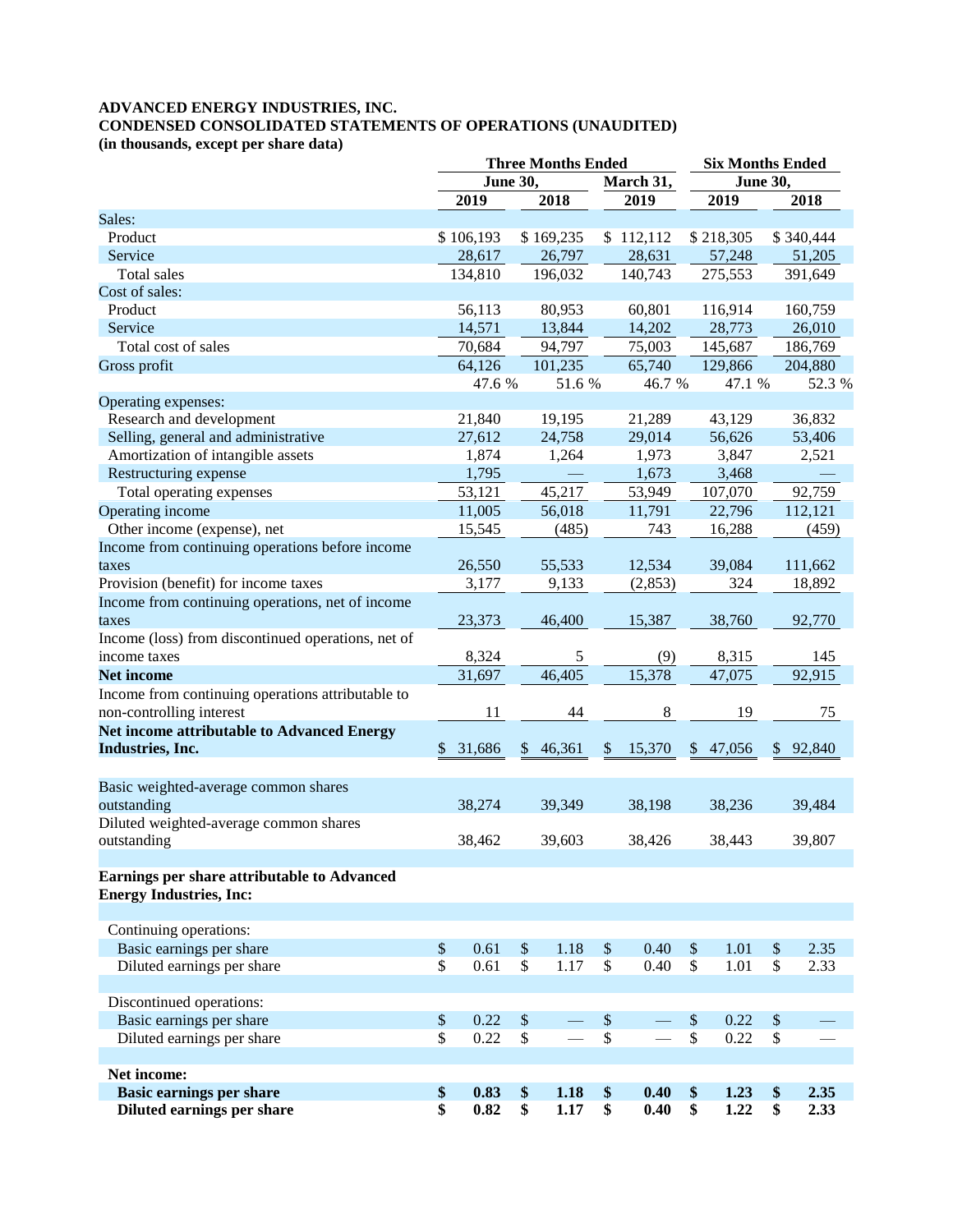### **ADVANCED ENERGY INDUSTRIES, INC. CONDENSED CONSOLIDATED BALANCE SHEETS (in thousands)**

| Unaudited<br>Cash and cash equivalents<br>359,070<br>$\mathcal{S}$<br>$\mathbb{S}$<br>349,301<br>Marketable securities<br>746<br>2,470<br>93,045<br>100,442<br>Accounts and other receivable, net<br>92,740<br>97,987<br>Inventories, net<br>4,578<br>2,220<br>Income taxes receivable<br>10,173<br>12,776<br>Other current assets<br>Current assets of discontinued operations<br>5,855<br>67<br>563,022<br>568,448<br>Total current assets<br>34,692<br>31,269<br>Operating lease right-of-use assets<br>52,465<br>Deposits and other assets<br>11,404<br>6,874<br>Goodwill and intangibles, net<br>159,880<br>156,810<br>40,464<br>47,099<br>3,841<br>5,984<br>\$<br>\$<br><b>Total assets</b><br>865,768<br>816,484<br>LIABILITIES AND STOCKHOLDERS' EQUITY<br><b>Current liabilities:</b><br>\$<br>\$<br>Accounts payable<br>37,281<br>39,646<br>48,832<br>Other accrued expenses<br>65,377<br>Current portion of operating lease liability<br>9,572<br>Current liabilities of discontinued operations<br>812<br>5,286<br>Total current liabilities<br>110,309<br>96,497<br>110,866<br>88,158<br>Non-current liabilities of continuing operations<br>2,356<br>Non-current liabilities of discontinued operations<br>10,715<br>98,873<br>113,222<br>Long-term liabilities<br><b>Total liabilities</b><br>209,719<br>209,182 |                                               | June 30,<br>2019 | December 31,<br>2018 |  |  |
|---------------------------------------------------------------------------------------------------------------------------------------------------------------------------------------------------------------------------------------------------------------------------------------------------------------------------------------------------------------------------------------------------------------------------------------------------------------------------------------------------------------------------------------------------------------------------------------------------------------------------------------------------------------------------------------------------------------------------------------------------------------------------------------------------------------------------------------------------------------------------------------------------------------------------------------------------------------------------------------------------------------------------------------------------------------------------------------------------------------------------------------------------------------------------------------------------------------------------------------------------------------------------------------------------------------------------------|-----------------------------------------------|------------------|----------------------|--|--|
|                                                                                                                                                                                                                                                                                                                                                                                                                                                                                                                                                                                                                                                                                                                                                                                                                                                                                                                                                                                                                                                                                                                                                                                                                                                                                                                                 |                                               |                  |                      |  |  |
|                                                                                                                                                                                                                                                                                                                                                                                                                                                                                                                                                                                                                                                                                                                                                                                                                                                                                                                                                                                                                                                                                                                                                                                                                                                                                                                                 | <b>ASSETS</b>                                 |                  |                      |  |  |
|                                                                                                                                                                                                                                                                                                                                                                                                                                                                                                                                                                                                                                                                                                                                                                                                                                                                                                                                                                                                                                                                                                                                                                                                                                                                                                                                 | Current assets:                               |                  |                      |  |  |
|                                                                                                                                                                                                                                                                                                                                                                                                                                                                                                                                                                                                                                                                                                                                                                                                                                                                                                                                                                                                                                                                                                                                                                                                                                                                                                                                 |                                               |                  |                      |  |  |
|                                                                                                                                                                                                                                                                                                                                                                                                                                                                                                                                                                                                                                                                                                                                                                                                                                                                                                                                                                                                                                                                                                                                                                                                                                                                                                                                 |                                               |                  |                      |  |  |
|                                                                                                                                                                                                                                                                                                                                                                                                                                                                                                                                                                                                                                                                                                                                                                                                                                                                                                                                                                                                                                                                                                                                                                                                                                                                                                                                 |                                               |                  |                      |  |  |
|                                                                                                                                                                                                                                                                                                                                                                                                                                                                                                                                                                                                                                                                                                                                                                                                                                                                                                                                                                                                                                                                                                                                                                                                                                                                                                                                 |                                               |                  |                      |  |  |
|                                                                                                                                                                                                                                                                                                                                                                                                                                                                                                                                                                                                                                                                                                                                                                                                                                                                                                                                                                                                                                                                                                                                                                                                                                                                                                                                 |                                               |                  |                      |  |  |
|                                                                                                                                                                                                                                                                                                                                                                                                                                                                                                                                                                                                                                                                                                                                                                                                                                                                                                                                                                                                                                                                                                                                                                                                                                                                                                                                 |                                               |                  |                      |  |  |
|                                                                                                                                                                                                                                                                                                                                                                                                                                                                                                                                                                                                                                                                                                                                                                                                                                                                                                                                                                                                                                                                                                                                                                                                                                                                                                                                 |                                               |                  |                      |  |  |
|                                                                                                                                                                                                                                                                                                                                                                                                                                                                                                                                                                                                                                                                                                                                                                                                                                                                                                                                                                                                                                                                                                                                                                                                                                                                                                                                 |                                               |                  |                      |  |  |
|                                                                                                                                                                                                                                                                                                                                                                                                                                                                                                                                                                                                                                                                                                                                                                                                                                                                                                                                                                                                                                                                                                                                                                                                                                                                                                                                 |                                               |                  |                      |  |  |
|                                                                                                                                                                                                                                                                                                                                                                                                                                                                                                                                                                                                                                                                                                                                                                                                                                                                                                                                                                                                                                                                                                                                                                                                                                                                                                                                 | Property and equipment, net                   |                  |                      |  |  |
|                                                                                                                                                                                                                                                                                                                                                                                                                                                                                                                                                                                                                                                                                                                                                                                                                                                                                                                                                                                                                                                                                                                                                                                                                                                                                                                                 |                                               |                  |                      |  |  |
|                                                                                                                                                                                                                                                                                                                                                                                                                                                                                                                                                                                                                                                                                                                                                                                                                                                                                                                                                                                                                                                                                                                                                                                                                                                                                                                                 |                                               |                  |                      |  |  |
|                                                                                                                                                                                                                                                                                                                                                                                                                                                                                                                                                                                                                                                                                                                                                                                                                                                                                                                                                                                                                                                                                                                                                                                                                                                                                                                                 |                                               |                  |                      |  |  |
|                                                                                                                                                                                                                                                                                                                                                                                                                                                                                                                                                                                                                                                                                                                                                                                                                                                                                                                                                                                                                                                                                                                                                                                                                                                                                                                                 |                                               |                  |                      |  |  |
|                                                                                                                                                                                                                                                                                                                                                                                                                                                                                                                                                                                                                                                                                                                                                                                                                                                                                                                                                                                                                                                                                                                                                                                                                                                                                                                                 | Deferred income tax assets                    |                  |                      |  |  |
|                                                                                                                                                                                                                                                                                                                                                                                                                                                                                                                                                                                                                                                                                                                                                                                                                                                                                                                                                                                                                                                                                                                                                                                                                                                                                                                                 | Non-current assets of discontinued operations |                  |                      |  |  |
|                                                                                                                                                                                                                                                                                                                                                                                                                                                                                                                                                                                                                                                                                                                                                                                                                                                                                                                                                                                                                                                                                                                                                                                                                                                                                                                                 |                                               |                  |                      |  |  |
|                                                                                                                                                                                                                                                                                                                                                                                                                                                                                                                                                                                                                                                                                                                                                                                                                                                                                                                                                                                                                                                                                                                                                                                                                                                                                                                                 |                                               |                  |                      |  |  |
|                                                                                                                                                                                                                                                                                                                                                                                                                                                                                                                                                                                                                                                                                                                                                                                                                                                                                                                                                                                                                                                                                                                                                                                                                                                                                                                                 |                                               |                  |                      |  |  |
|                                                                                                                                                                                                                                                                                                                                                                                                                                                                                                                                                                                                                                                                                                                                                                                                                                                                                                                                                                                                                                                                                                                                                                                                                                                                                                                                 |                                               |                  |                      |  |  |
|                                                                                                                                                                                                                                                                                                                                                                                                                                                                                                                                                                                                                                                                                                                                                                                                                                                                                                                                                                                                                                                                                                                                                                                                                                                                                                                                 |                                               |                  |                      |  |  |
|                                                                                                                                                                                                                                                                                                                                                                                                                                                                                                                                                                                                                                                                                                                                                                                                                                                                                                                                                                                                                                                                                                                                                                                                                                                                                                                                 |                                               |                  |                      |  |  |
|                                                                                                                                                                                                                                                                                                                                                                                                                                                                                                                                                                                                                                                                                                                                                                                                                                                                                                                                                                                                                                                                                                                                                                                                                                                                                                                                 |                                               |                  |                      |  |  |
|                                                                                                                                                                                                                                                                                                                                                                                                                                                                                                                                                                                                                                                                                                                                                                                                                                                                                                                                                                                                                                                                                                                                                                                                                                                                                                                                 |                                               |                  |                      |  |  |
|                                                                                                                                                                                                                                                                                                                                                                                                                                                                                                                                                                                                                                                                                                                                                                                                                                                                                                                                                                                                                                                                                                                                                                                                                                                                                                                                 |                                               |                  |                      |  |  |
|                                                                                                                                                                                                                                                                                                                                                                                                                                                                                                                                                                                                                                                                                                                                                                                                                                                                                                                                                                                                                                                                                                                                                                                                                                                                                                                                 |                                               |                  |                      |  |  |
|                                                                                                                                                                                                                                                                                                                                                                                                                                                                                                                                                                                                                                                                                                                                                                                                                                                                                                                                                                                                                                                                                                                                                                                                                                                                                                                                 |                                               |                  |                      |  |  |
|                                                                                                                                                                                                                                                                                                                                                                                                                                                                                                                                                                                                                                                                                                                                                                                                                                                                                                                                                                                                                                                                                                                                                                                                                                                                                                                                 |                                               |                  |                      |  |  |
|                                                                                                                                                                                                                                                                                                                                                                                                                                                                                                                                                                                                                                                                                                                                                                                                                                                                                                                                                                                                                                                                                                                                                                                                                                                                                                                                 |                                               |                  |                      |  |  |
|                                                                                                                                                                                                                                                                                                                                                                                                                                                                                                                                                                                                                                                                                                                                                                                                                                                                                                                                                                                                                                                                                                                                                                                                                                                                                                                                 |                                               |                  |                      |  |  |
|                                                                                                                                                                                                                                                                                                                                                                                                                                                                                                                                                                                                                                                                                                                                                                                                                                                                                                                                                                                                                                                                                                                                                                                                                                                                                                                                 |                                               |                  |                      |  |  |
|                                                                                                                                                                                                                                                                                                                                                                                                                                                                                                                                                                                                                                                                                                                                                                                                                                                                                                                                                                                                                                                                                                                                                                                                                                                                                                                                 |                                               |                  |                      |  |  |
|                                                                                                                                                                                                                                                                                                                                                                                                                                                                                                                                                                                                                                                                                                                                                                                                                                                                                                                                                                                                                                                                                                                                                                                                                                                                                                                                 |                                               |                  |                      |  |  |
| 655,518<br>Advanced Energy stockholders' equity<br>606,790                                                                                                                                                                                                                                                                                                                                                                                                                                                                                                                                                                                                                                                                                                                                                                                                                                                                                                                                                                                                                                                                                                                                                                                                                                                                      |                                               |                  |                      |  |  |
| 531<br>512                                                                                                                                                                                                                                                                                                                                                                                                                                                                                                                                                                                                                                                                                                                                                                                                                                                                                                                                                                                                                                                                                                                                                                                                                                                                                                                      | Noncontrolling interest                       |                  |                      |  |  |
| 656,049<br>607,302                                                                                                                                                                                                                                                                                                                                                                                                                                                                                                                                                                                                                                                                                                                                                                                                                                                                                                                                                                                                                                                                                                                                                                                                                                                                                                              | Stockholders' equity                          |                  |                      |  |  |
| \$<br>\$<br>Total liabilities and stockholders' equity<br>865,768<br>816,484                                                                                                                                                                                                                                                                                                                                                                                                                                                                                                                                                                                                                                                                                                                                                                                                                                                                                                                                                                                                                                                                                                                                                                                                                                                    |                                               |                  |                      |  |  |

December 31, 2018 amounts are derived from the December 31, 2018 audited Consolidated Financial Statements.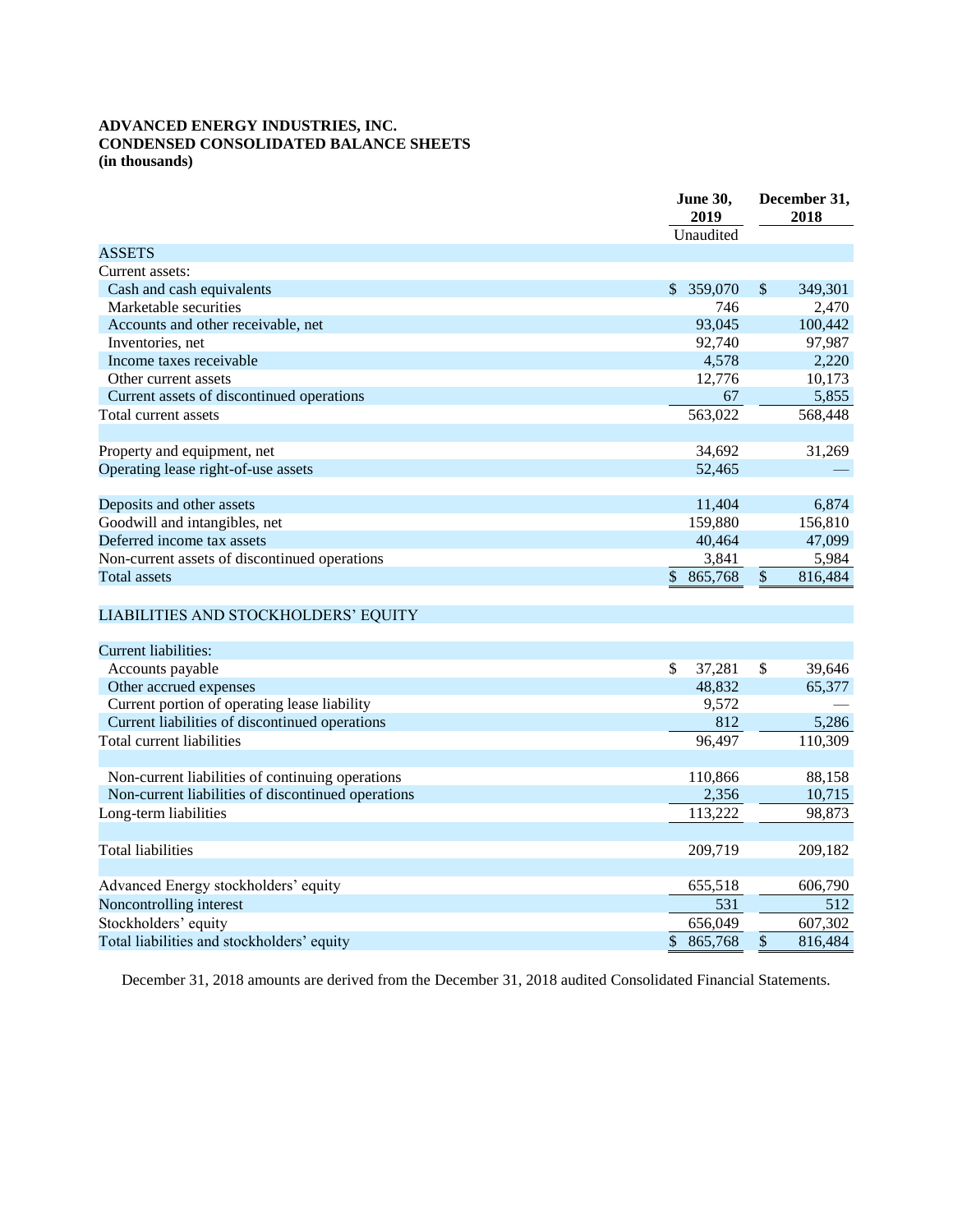# **ADVANCED ENERGY INDUSTRIES, INC. CONDENSED CONSOLIDATED STATEMENT OF CASH FLOWS**

**(in thousands)**

|                                                                                   | Six Months Ended June 30, |           |    |           |
|-----------------------------------------------------------------------------------|---------------------------|-----------|----|-----------|
|                                                                                   |                           | 2019      |    | 2018      |
| <b>CASH FLOWS FROM OPERATING ACTIVITIES:</b>                                      |                           |           |    |           |
| Net income                                                                        | \$                        | 47,075    | \$ | 92,915    |
| Income from discontinued operations, net of income taxes                          |                           | 8,315     |    | 145       |
| Income from continuing operations, net of income taxes                            |                           | 38,760    |    | 92,770    |
|                                                                                   |                           |           |    |           |
| Adjustments to reconcile net income to net cash provided by operating activities: |                           |           |    |           |
| Depreciation and amortization                                                     |                           | 8,396     |    | 5,917     |
| Stock-based compensation expense                                                  |                           | 4,136     |    | 6,437     |
| Provision for deferred income taxes                                               |                           | 4,509     |    | (96)      |
| Gain on sale of central inverter service business                                 |                           | (14, 804) |    |           |
| Net loss on disposal of assets                                                    |                           | 90        |    | 158       |
| Changes in operating assets and liabilities, net of assets acquired               |                           | (22, 757) |    | (17, 282) |
| Net cash provided by operating activities from continuing operations              |                           | 18,330    |    | 87,904    |
| Net cash used in operating activities from discontinued operations                |                           | (1, 914)  |    | (2,450)   |
| Net cash provided by operating activities                                         |                           | 16,416    |    | 85,454    |
| <b>CASH FLOWS FROM INVESTING ACTIVITIES:</b>                                      |                           |           |    |           |
| Purchases of marketable securities                                                |                           |           |    | (91)      |
| Proceeds from sale of marketable securities                                       |                           | 1,742     |    | 4         |
| Acquisitions, net of cash acquired                                                |                           |           |    | (9,072)   |
| Issuance of notes receivable                                                      |                           | (2,800)   |    |           |
| Purchases of property and equipment                                               |                           | (8, 866)  |    | (9, 426)  |
| Net cash used in investing activities from continuing operations                  |                           | (9, 924)  |    | (18, 585) |
| Net cash used in investing activities from discontinued operations                |                           |           |    |           |
| Net cash used in investing activities                                             |                           | (9, 924)  |    | (18, 585) |
| <b>CASH FLOWS FROM FINANCING ACTIVITIES:</b>                                      |                           |           |    |           |
| Purchase and retirement of common stock                                           |                           |           |    | (38,059)  |
| Net payments related to stock-based award activities                              |                           | (1,042)   |    | (2,576)   |
| Net cash used in financing activities from continuing operations                  |                           | (1,042)   |    | (40, 635) |
| Net cash used in financing activities from discontinued operations                |                           |           |    |           |
| Net cash used in financing activities                                             |                           | (1,042)   |    | (40, 635) |
| <b>EFFECT OF CURRENCY TRANSLATION ON CASH</b>                                     |                           | (932)     |    | (1,160)   |
| <b>INCREASE IN CASH AND CASH EQUIVALENTS</b>                                      |                           | 4,518     |    | 25,074    |
| CASH AND CASH EQUIVALENTS, beginning of period                                    |                           | 354,552   |    | 415,037   |
| CASH AND CASH EQUIVALENTS, end of period                                          |                           | 359,070   |    | 440,111   |
| Less cash and cash equivalents from discontinued operations                       |                           |           |    | 7,112     |
| CASH AND CASH EQUIVALENTS FROM CONTINUING OPERATIONS, end                         |                           |           |    |           |
| of period                                                                         | \$                        | 359,070   | \$ | 432,999   |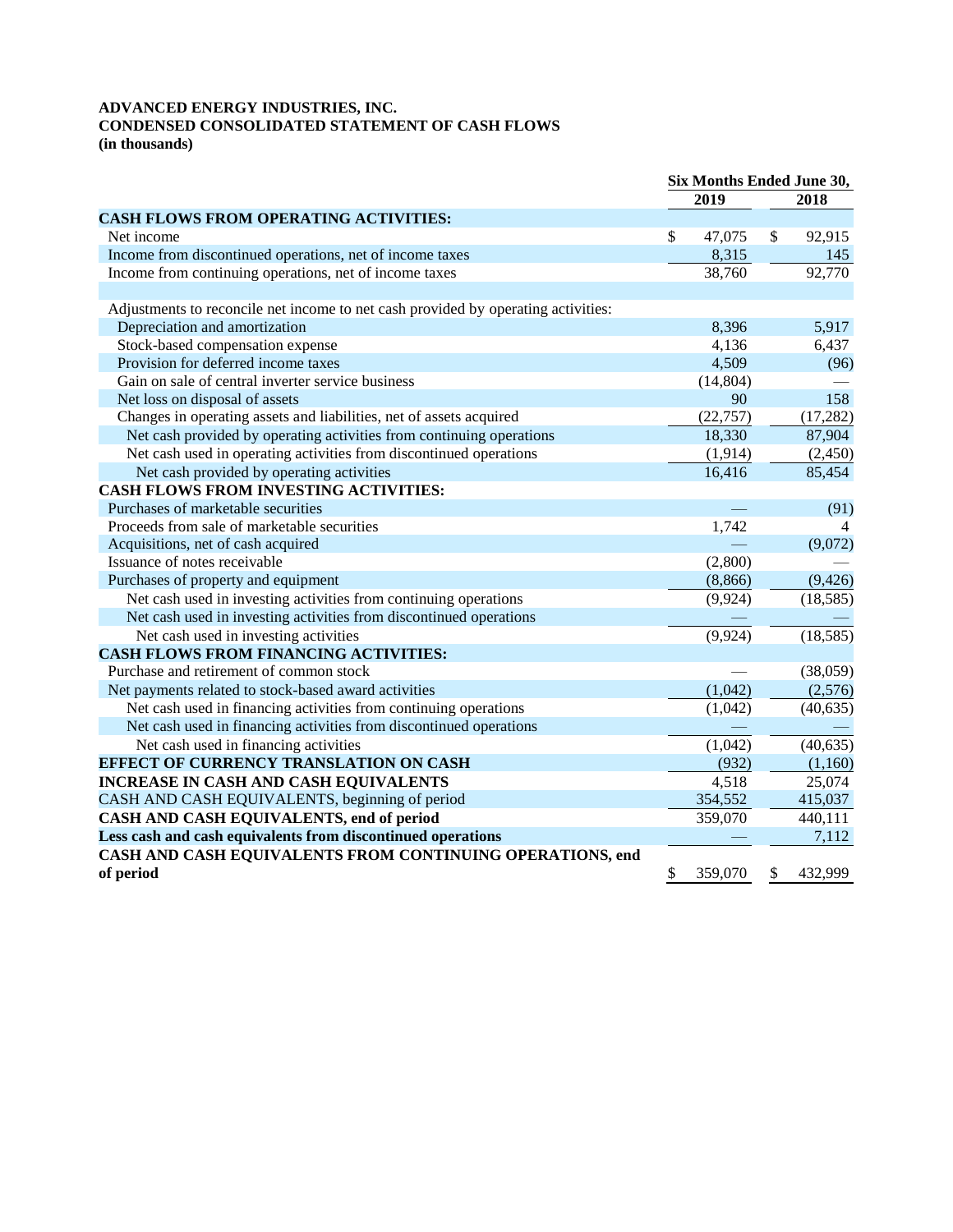### **ADVANCED ENERGY INDUSTRIES, INC. SUPPLEMENTAL INFORMATION (UNAUDITED) (in thousands)**

| <b>Net Sales by Product Line</b> | <b>Three Months Ended</b> |           | <b>Six Months Ended</b> |                 |           |  |
|----------------------------------|---------------------------|-----------|-------------------------|-----------------|-----------|--|
|                                  | <b>June 30,</b>           |           | March 31,               | <b>June 30,</b> |           |  |
|                                  | 2019                      | 2018      | 2019                    | 2019            | 2018      |  |
| Semiconductor equipment          | 65,086                    | \$127,291 | 67,514                  | \$132,600       | \$263,301 |  |
| Industrial technology equipment  | 41.107                    | 41,944    | 44.598                  | 85,705          | 77.143    |  |
| Service                          | 28,617                    | 26,797    | 28,631                  | 57,248          | 51,205    |  |
| Total                            | \$134,810                 | \$196,032 | 140,743                 | \$275,553       | \$391,649 |  |
|                                  |                           |           |                         |                 |           |  |

| <b>Net Sales by Geographic Region</b> |           | <b>Three Months Ended</b> | <b>Six Months Ended</b> |                 |           |  |
|---------------------------------------|-----------|---------------------------|-------------------------|-----------------|-----------|--|
|                                       |           | <b>June 30.</b>           | March 31,               | <b>June 30.</b> |           |  |
|                                       | 2019      | 2018                      | 2019                    | 2019            | 2018      |  |
| North America                         | 61.393    | \$101,942                 | 58,506                  | \$119,899       | \$209,839 |  |
| Asia                                  | 50,962    | 70.165                    | 58.435                  | 109.397         | 136,329   |  |
| Europe                                | 22,092    | 23,815                    | 23.426                  | 45,518          | 45,264    |  |
| <b>Other Countries</b>                | 363       | 110                       | 376                     | 739             | 217       |  |
| Total                                 | \$134,810 | 196.032                   | 140.743                 | \$275.553       | \$391.649 |  |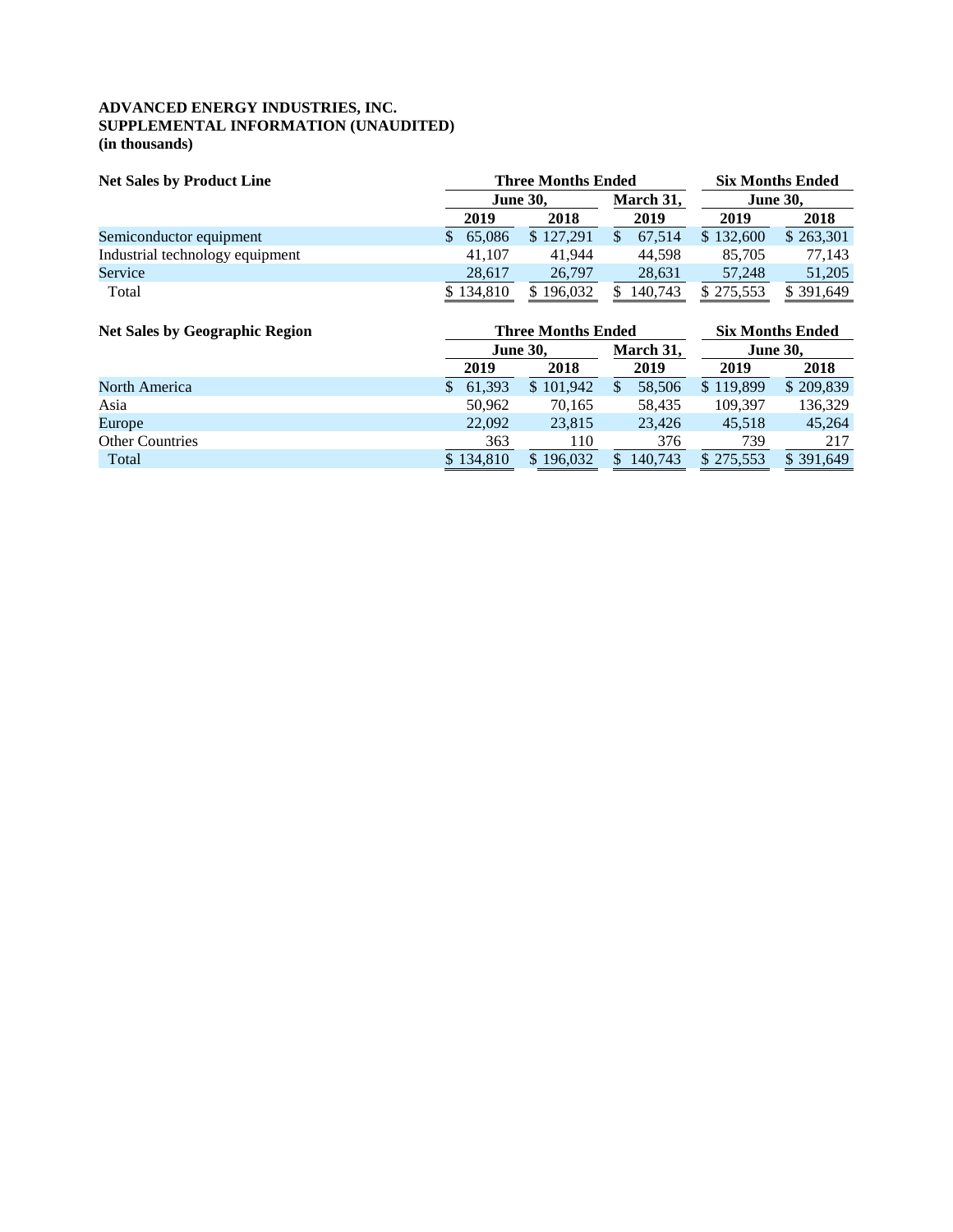#### **ADVANCED ENERGY INDUSTRIES, INC. SELECTED OTHER DATA (UNAUDITED) (in thousands)**

**Reconciliation of Non-GAAP measure - operating expenses and operating income, excluding certain** 

| items                                                |          | <b>Three Months Ended</b> | <b>Six Months Ended</b> |           |                 |           |  |
|------------------------------------------------------|----------|---------------------------|-------------------------|-----------|-----------------|-----------|--|
|                                                      |          | <b>June 30,</b>           |                         | March 31, | <b>June 30,</b> |           |  |
|                                                      | 2019     | 2018                      |                         | 2019      | 2019            | 2018      |  |
| Gross profit from continuing operations, as reported | \$64,126 | \$101,235                 | $\mathcal{S}$           | 65,740    | \$129,866       | \$204,880 |  |
| Adjustments to gross profit:                         |          |                           |                         |           |                 |           |  |
| Stock-based compensation                             | 55       | 149                       |                         | 233       | 288             | 500       |  |
| Facility expansion and relocation costs              | 150      | 249                       |                         | 170       | 320             | 249       |  |
| Non-GAAP gross profit                                | 64,331   | 101,633                   |                         | 66,143    | 130,474         | 205,629   |  |
|                                                      |          |                           |                         |           |                 |           |  |
| Operating expenses from continuing operations, as    |          |                           |                         |           |                 |           |  |
| reported                                             | 53,121   | 45,217                    |                         | 53,949    | 107,070         | 92,759    |  |
| Adjustments:                                         |          |                           |                         |           |                 |           |  |
| Amortization of intangible assets                    | (1,874)  | (1,264)                   |                         | (1,973)   | (3,847)         | (2,521)   |  |
| Stock-based compensation                             | (883)    | (1,794)                   |                         | (2,966)   | (3,848)         | (5,937)   |  |
| Acquisition-related costs                            | (1,531)  | (255)                     |                         | (1,511)   | (3,042)         | (605)     |  |
| Facility expansion and relocation costs              |          | (13)                      |                         | (74)      | (74)            | (489)     |  |
| Restructuring charges                                | (1,795)  |                           |                         | (1,673)   | (3, 468)        |           |  |
| Non-GAAP operating expenses                          | 47,038   | 41,891                    |                         | 45,752    | 92,791          | 83,207    |  |
| Non-GAAP operating income                            | \$17,293 | 59,742<br>S               |                         | 20,391    | 37,683<br>S.    | \$122,422 |  |

# **Reconciliation of Non-GAAP measure - operating expenses and operating income, excluding certain**

| items                                                | <b>Three Months Ended</b> | <b>Six Months Ended</b> |           |                 |        |
|------------------------------------------------------|---------------------------|-------------------------|-----------|-----------------|--------|
|                                                      | <b>June 30,</b>           |                         | March 31, | <b>June 30,</b> |        |
|                                                      | 2019                      | 2018                    | 2019      | 2019            | 2018   |
| Gross profit from continuing operations, as reported | 47.6 %                    | 51.6 %                  | 46.7 %    | 47.1 %          | 52.3 % |
| Adjustments to gross profit:                         |                           |                         |           |                 |        |
| Stock-based compensation                             |                           | 0.1                     | 0.2       | 0.1             | 0.1    |
| Facility expansion and relocation costs              | 0.1                       | 0.1                     | 0.1       | 0.1             | 0.1    |
| Non-GAAP gross profit                                | 47.7                      | 51.8                    | 47.0      | 47.3            | 52.5   |
|                                                      |                           |                         |           |                 |        |
| Operating expenses from continuing operations, as    |                           |                         |           |                 |        |
| reported                                             | 39.4                      | 23.1                    | 38.3      | 38.9            | 23.7   |
| Adjustments:                                         |                           |                         |           |                 |        |
| Amortization of intangible assets                    | (1.4)                     | (0.6)                   | (1.4)     | (1.4)           | (0.6)  |
| Stock-based compensation                             | (0.7)                     | (1.1)                   | (2.0)     | (1.4)           | (1.6)  |
| Acquisition-related costs                            | (1.1)                     | (0.1)                   | (1.1)     | (1.2)           | (0.2)  |
| Facility expansion and relocation costs              |                           |                         | (0.1)     |                 | (0.1)  |
| Restructuring charges                                | (1.3)                     |                         | (1.2)     | (1.3)           |        |
| Non-GAAP operating expenses                          | 34.9                      | 21.3                    | 32.5      | 33.6            | 21.2   |
| Non-GAAP operating income                            | 12.8 %                    | 30.5 %                  | 14.5 %    | 13.7 %          | 31.3 % |